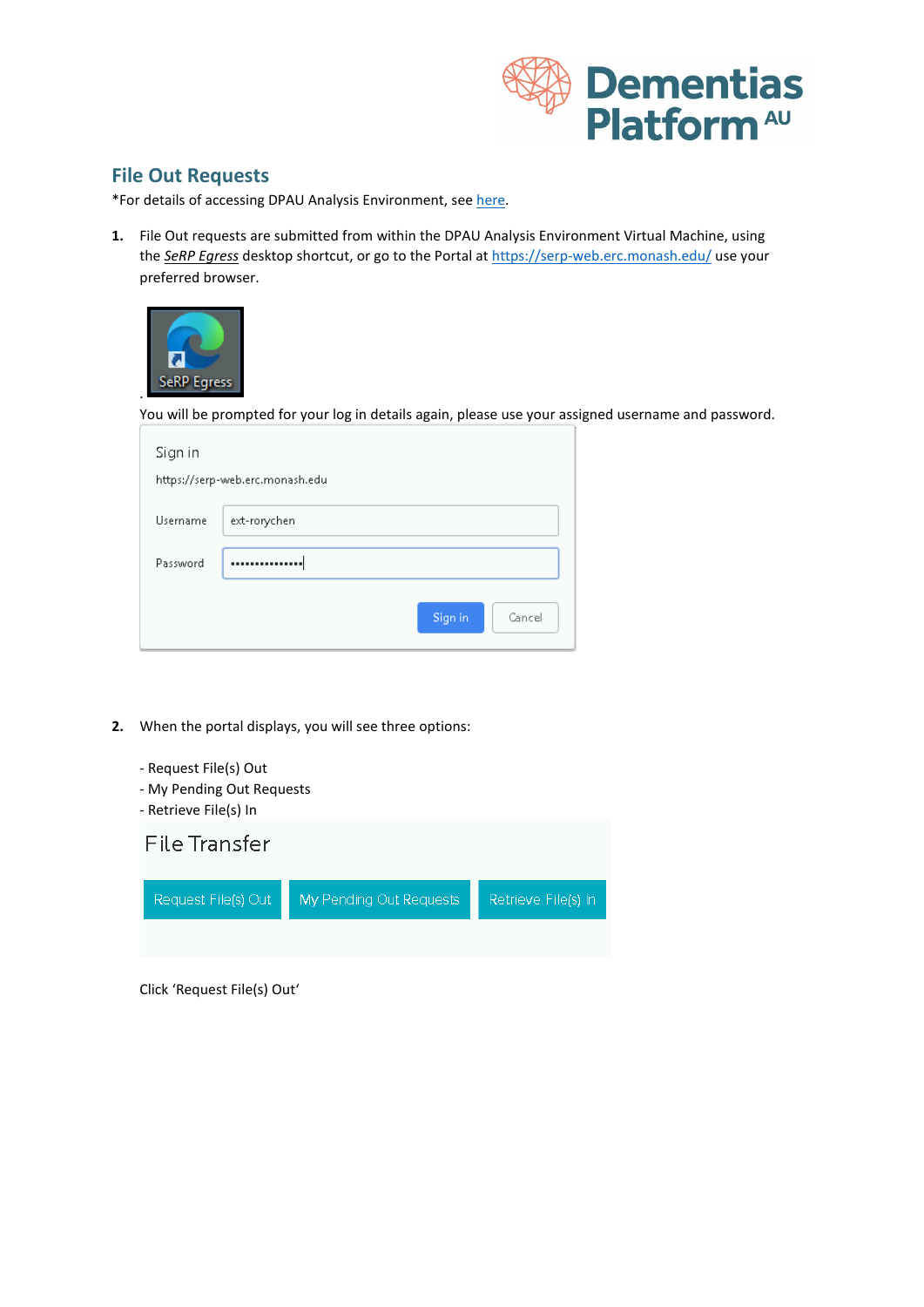

 $\bar{\mathbf{v}}$ 

**3.** Drop your file(s) into the relevant area and fill and complete the form questions. Then click Send Request.





--- Select Project ---

Documentation is included within the files

File(s) description

I certify that these outputs comply with the Monash Data Access Agreement, and that I have provided all the required information.

File requests are reviewed by the Monash Senior Data Scientists. Please allow two working days for the review.



**5.** Please allow two working days for the review process. When the review has been completed, you will be sent another email notification containing instructions on how to retrieve the file(s).

If you have not received an email with instructions on how to retrieve your files, please contact DPAU at [dpau@unsw.edu.au.](mailto:dpau@unsw.edu.au)

The email should include the following:

*Subject line: File Out Requests – Project ID Content must include: Project ID and name; Your full name; Date you submitted the request*